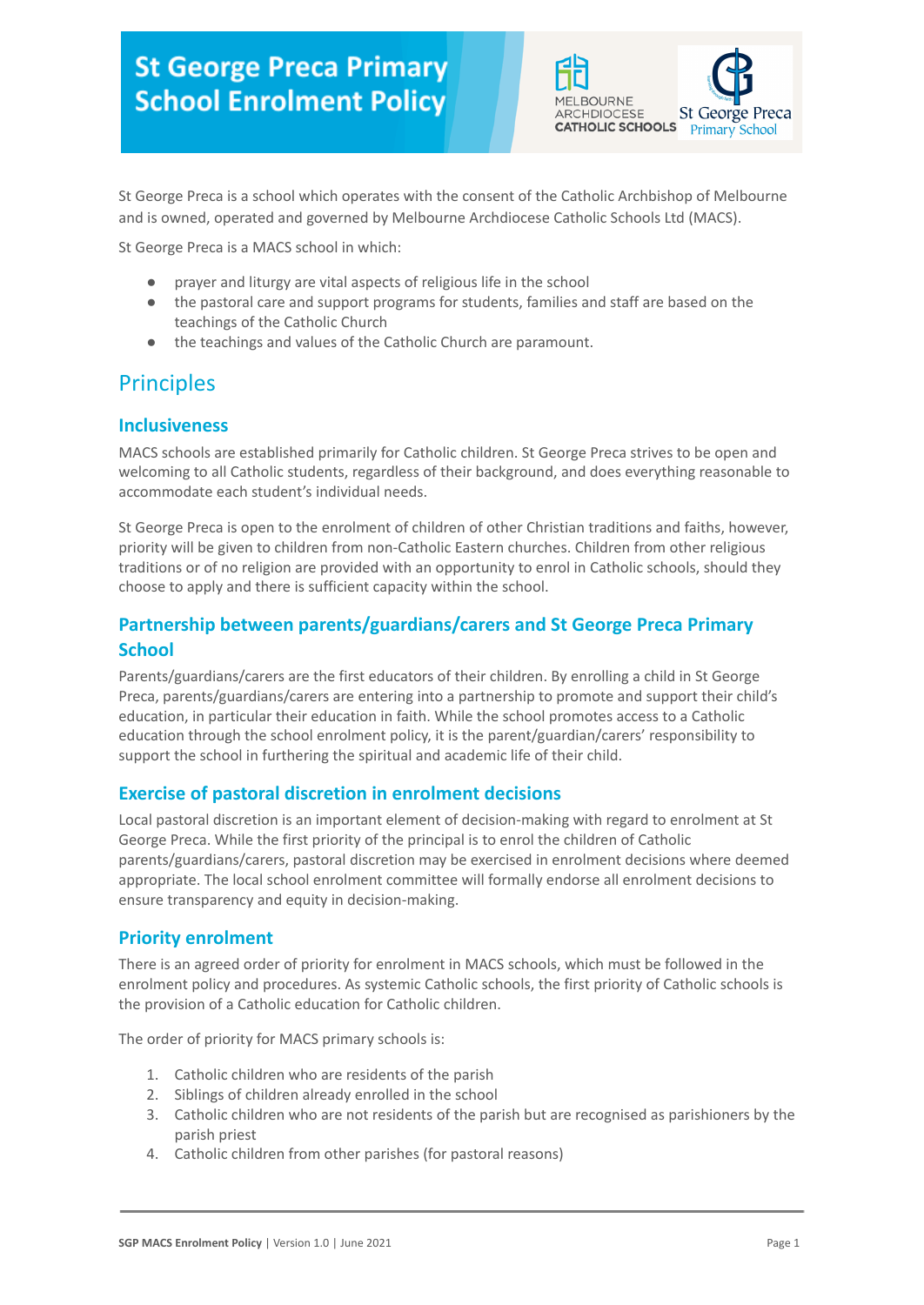

- 5. children from non-Catholic Eastern churches (i.e. Greek Orthodox, Coptic Orthodox, Ukrainian Orthodox, Russian Orthodox, Serbian Orthodox and other Orthodox) who are residents of the parish
- 6. children from non-Catholic Eastern churches (i.e. Greek Orthodox, Coptic Orthodox, Ukrainian Orthodox, Russian Orthodox, Serbian Orthodox and other Orthodox) who reside outside the parish
- 7. other Christian children who are residents of the parish
- 8. other Christian children who reside outside the parish
- 9. non-Christian children who are residents of the parish
- 10. non-Christian children who reside outside the parish.

# **Definitions**

#### **Catholic child**

For the purpose of enrolment in a Catholic school, a child is considered to be Catholic if they are a member of the Catholic Church, usually established by a Certificate of Baptism.

#### **Enrolment catchment area**

The enrolment catchment area is a defined area from which a school enrols students as officially designated to a school by MACS. The parish for St George Preca is St Catherine of Siena In parishes with more than one primary school, the catchment for each school is determined by the parish in consultation with MACS.

Enrolment is subject to the maximum capacity of the school.

#### **Orthodox child**

For the purpose of enrolment in a Catholic school, a child is considered to be Orthodox if they are a member of a non-Catholic Eastern church, including Greek Orthodox, Coptic Orthodox, Ukrainian Orthodox, Russian Orthodox, Serbian Orthodox and other Orthodox.

#### **Parish**

'Parish' refers to the local parish as defined by its geographical boundaries and student location is based on home address.

### Parental Responsibilities

At the time of enrolment at St George Preca, parents/guardians/carers make a commitment to provide ongoing support for their child's Catholic education. In particular, parents/guardians/carers are asked to make an explicit commitment to the following responsibilities:

- complete the school's enrolment form and ensure it is returned by the due date. This does not guarantee enrolment in the school
- be prepared to support the school in the Catholic education of their child and involve themselves as much as possible
- acknowledge and commit to meeting the financial responsibilities arising from the ongoing enrolment of their child at St George Preca. Any difficulties in meeting this commitment should be discussed with the principal
- advise the principal of any court order, parenting or custodial arrangement/s that may exist in relation to their child, or any changes to such order/s, and provide a copy of the court order/s and any subsequent changes for the child's school file
- provide the school with an immunisation history statement.